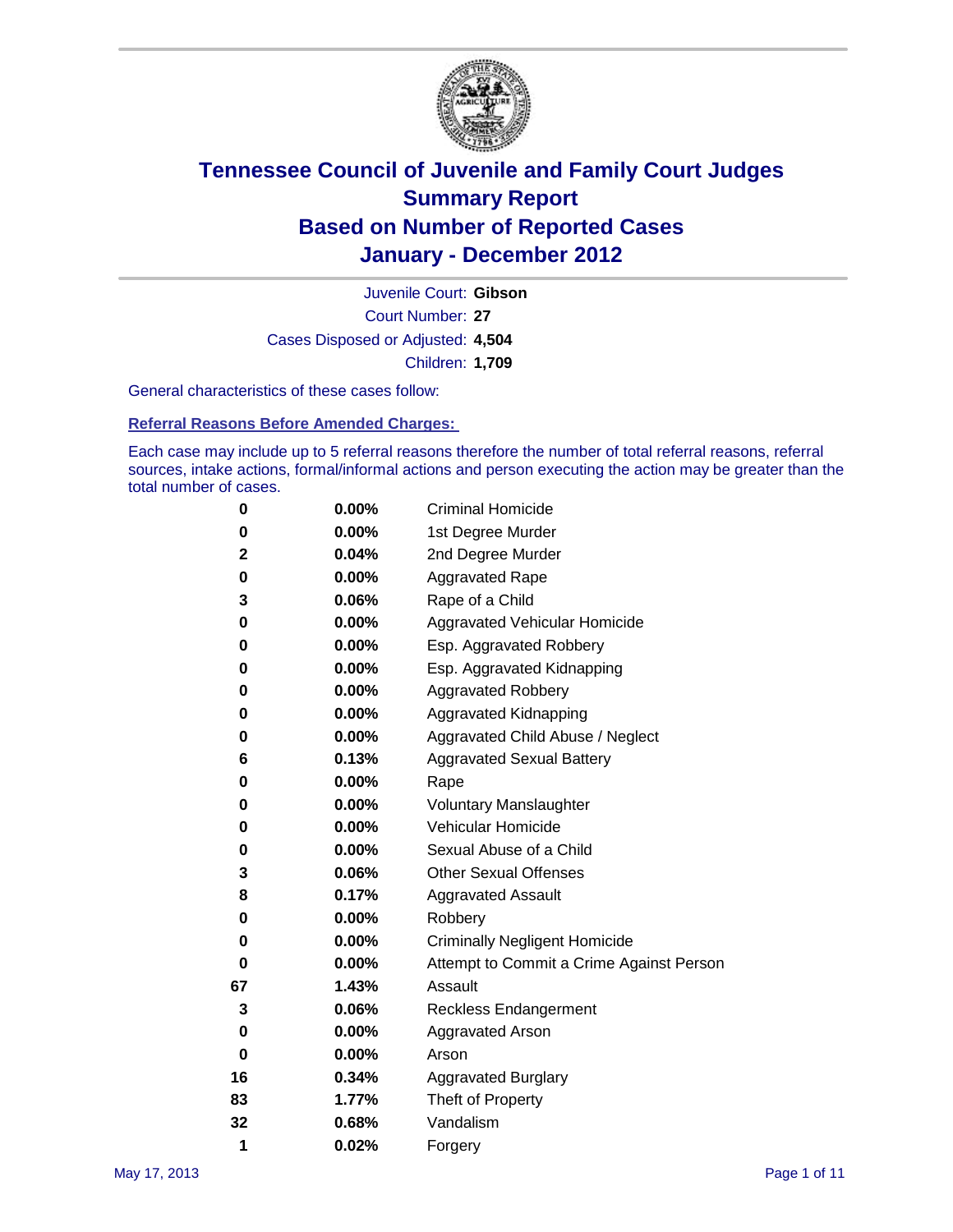

Court Number: **27** Juvenile Court: **Gibson** Cases Disposed or Adjusted: **4,504** Children: **1,709**

#### **Referral Reasons Before Amended Charges:**

Each case may include up to 5 referral reasons therefore the number of total referral reasons, referral sources, intake actions, formal/informal actions and person executing the action may be greater than the total number of cases.

| 0     | 0.00%    | <b>Worthless Checks</b>                                     |
|-------|----------|-------------------------------------------------------------|
| 3     | 0.06%    | Illegal Possession / Fraudulent Use of Credit / Debit Cards |
| 5     | 0.11%    | <b>Burglary</b>                                             |
| 1     | 0.02%    | Unauthorized Use of a Vehicle                               |
| 0     | $0.00\%$ | <b>Cruelty to Animals</b>                                   |
| 0     | $0.00\%$ | Sale of Controlled Substances                               |
| 54    | 1.15%    | <b>Other Drug Offenses</b>                                  |
| 7     | 0.15%    | Possession of Controlled Substances                         |
| 0     | $0.00\%$ | <b>Criminal Attempt</b>                                     |
| 2     | 0.04%    | Carrying Weapons on School Property                         |
| 2     | 0.04%    | Unlawful Carrying / Possession of a Weapon                  |
| 5     | 0.11%    | <b>Evading Arrest</b>                                       |
| 0     | $0.00\%$ | Escape                                                      |
| 0     | $0.00\%$ | Driving Under Influence (DUI)                               |
| 23    | 0.49%    | Possession / Consumption of Alcohol                         |
| 9     | 0.19%    | Resisting Stop, Frisk, Halt, Arrest or Search               |
| 0     | $0.00\%$ | <b>Aggravated Criminal Trespass</b>                         |
| 9     | 0.19%    | Harassment                                                  |
| 0     | 0.00%    | Failure to Appear                                           |
| 2     | 0.04%    | Filing a False Police Report                                |
| 4     | 0.09%    | Criminal Impersonation                                      |
| 67    | 1.43%    | <b>Disorderly Conduct</b>                                   |
| 15    | 0.32%    | <b>Criminal Trespass</b>                                    |
| 4     | 0.09%    | <b>Public Intoxication</b>                                  |
| 0     | 0.00%    | Gambling                                                    |
| 15    | 0.32%    | Traffic                                                     |
| 0     | $0.00\%$ | Local Ordinances                                            |
| 0     | 0.00%    | Violation of Wildlife Regulations                           |
| 1,603 | 34.17%   | Contempt of Court                                           |
| 24    | 0.51%    | Violation of Probation                                      |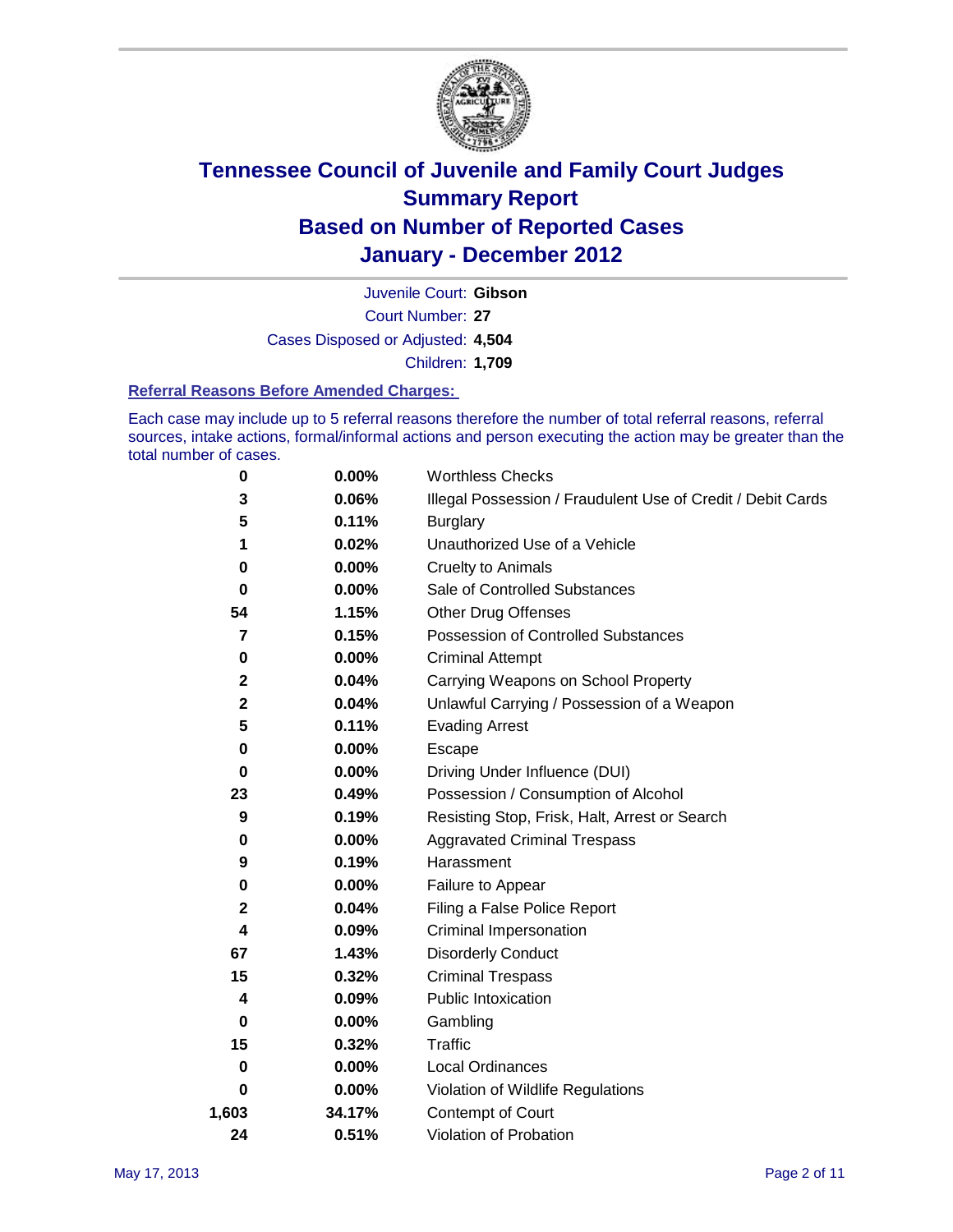

Court Number: **27** Juvenile Court: **Gibson** Cases Disposed or Adjusted: **4,504** Children: **1,709**

#### **Referral Reasons Before Amended Charges:**

Each case may include up to 5 referral reasons therefore the number of total referral reasons, referral sources, intake actions, formal/informal actions and person executing the action may be greater than the total number of cases.

| 4            | 0.09%   | Violation of Aftercare                 |
|--------------|---------|----------------------------------------|
| 34           | 0.72%   | <b>Unruly Behavior</b>                 |
| 190          | 4.05%   | Truancy                                |
| 26           | 0.55%   | In-State Runaway                       |
| $\bf{0}$     | 0.00%   | Out-of-State Runaway                   |
| 31           | 0.66%   | Possession of Tobacco Products         |
| $\mathbf{2}$ | 0.04%   | Violation of a Valid Court Order       |
| 8            | 0.17%   | Violation of Curfew                    |
| 0            | 0.00%   | Sexually Abused Child                  |
| $\bf{0}$     | 0.00%   | <b>Physically Abused Child</b>         |
| 189          | 4.03%   | Dependency / Neglect                   |
| 15           | 0.32%   | <b>Termination of Parental Rights</b>  |
| 0            | 0.00%   | <b>Violation of Pretrial Diversion</b> |
| 0            | 0.00%   | Violation of Informal Adjustment       |
| 651          | 13.88%  | <b>Judicial Review</b>                 |
| 19           | 0.41%   | <b>Administrative Review</b>           |
| 12           | 0.26%   | <b>Foster Care Review</b>              |
| 80           | 1.71%   | Custody                                |
| 107          | 2.28%   | Visitation                             |
| 327          | 6.97%   | Paternity / Legitimation               |
| 905          | 19.29%  | <b>Child Support</b>                   |
| 0            | 0.00%   | <b>Request for Medical Treatment</b>   |
| 0            | 0.00%   | <b>Consent to Marry</b>                |
| 13           | 0.28%   | Other                                  |
| 4,691        | 100.00% | <b>Total Referrals</b>                 |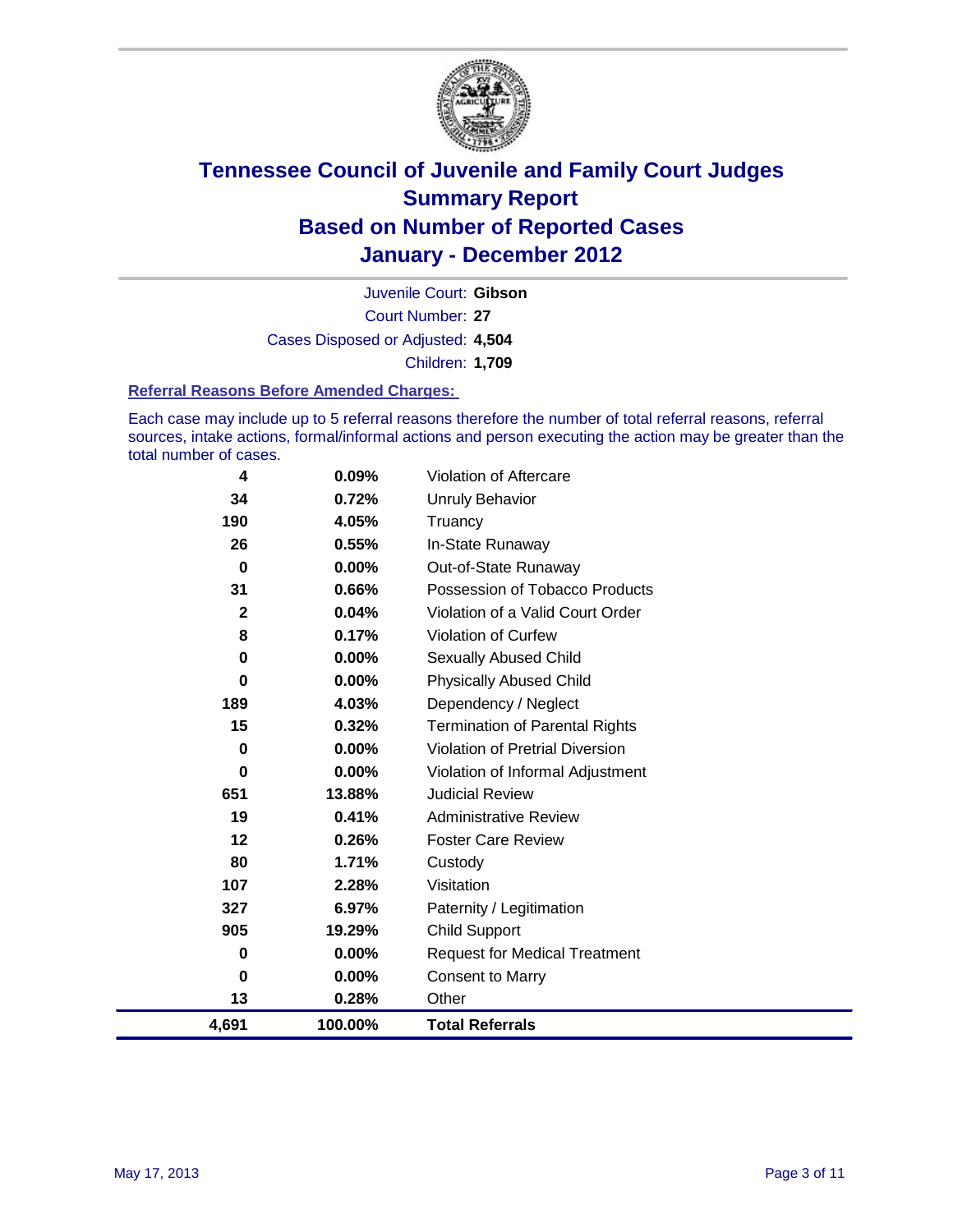

| Juvenile Court: Gibson             |          |                                   |  |  |
|------------------------------------|----------|-----------------------------------|--|--|
| Court Number: 27                   |          |                                   |  |  |
| Cases Disposed or Adjusted: 4,504  |          |                                   |  |  |
|                                    |          | Children: 1,709                   |  |  |
| <b>Referral Sources: 1</b>         |          |                                   |  |  |
| 313                                | 6.67%    | <b>Law Enforcement</b>            |  |  |
| 267                                | 5.69%    | Parents                           |  |  |
| 91                                 | 1.94%    | <b>Relatives</b>                  |  |  |
| 1                                  | 0.02%    | Self                              |  |  |
| 295                                | 6.29%    | School                            |  |  |
| 0                                  | 0.00%    | <b>CSA</b>                        |  |  |
| 463                                | 9.87%    | <b>DCS</b>                        |  |  |
| 16                                 | 0.34%    | <b>Other State Department</b>     |  |  |
| 2,749                              | 58.60%   | <b>District Attorney's Office</b> |  |  |
| 386                                | 8.23%    | <b>Court Staff</b>                |  |  |
| $\bf{0}$                           | 0.00%    | Social Agency                     |  |  |
| 16                                 | 0.34%    | <b>Other Court</b>                |  |  |
| 87                                 | 1.85%    | Victim                            |  |  |
| 0                                  | $0.00\%$ | Child & Parent                    |  |  |
| 0                                  | 0.00%    | Hospital                          |  |  |
| 3                                  | 0.06%    | Unknown                           |  |  |
| 4                                  | 0.09%    | Other                             |  |  |
| 4,691                              | 100.00%  | <b>Total Referral Sources</b>     |  |  |
| <b>Age of Child at Referral: 2</b> |          |                                   |  |  |

| 1.709 | 100.00%  | <b>Total Child Count</b> |
|-------|----------|--------------------------|
| 0     | $0.00\%$ | <b>Unknown</b>           |
| 88    | 5.15%    | Ages 19 and Over         |
| 164   | 9.60%    | Ages 17 through 18       |
| 219   | 12.81%   | Ages 15 through 16       |
| 141   | 8.25%    | Ages 13 through 14       |
| 117   | 6.85%    | Ages 11 through 12       |
| 980   | 57.34%   | Ages 10 and Under        |
|       |          |                          |

<sup>1</sup> If different than number of Referral Reasons (4691), verify accuracy of your court's data.

<sup>2</sup> One child could be counted in multiple categories, verify accuracy of your court's data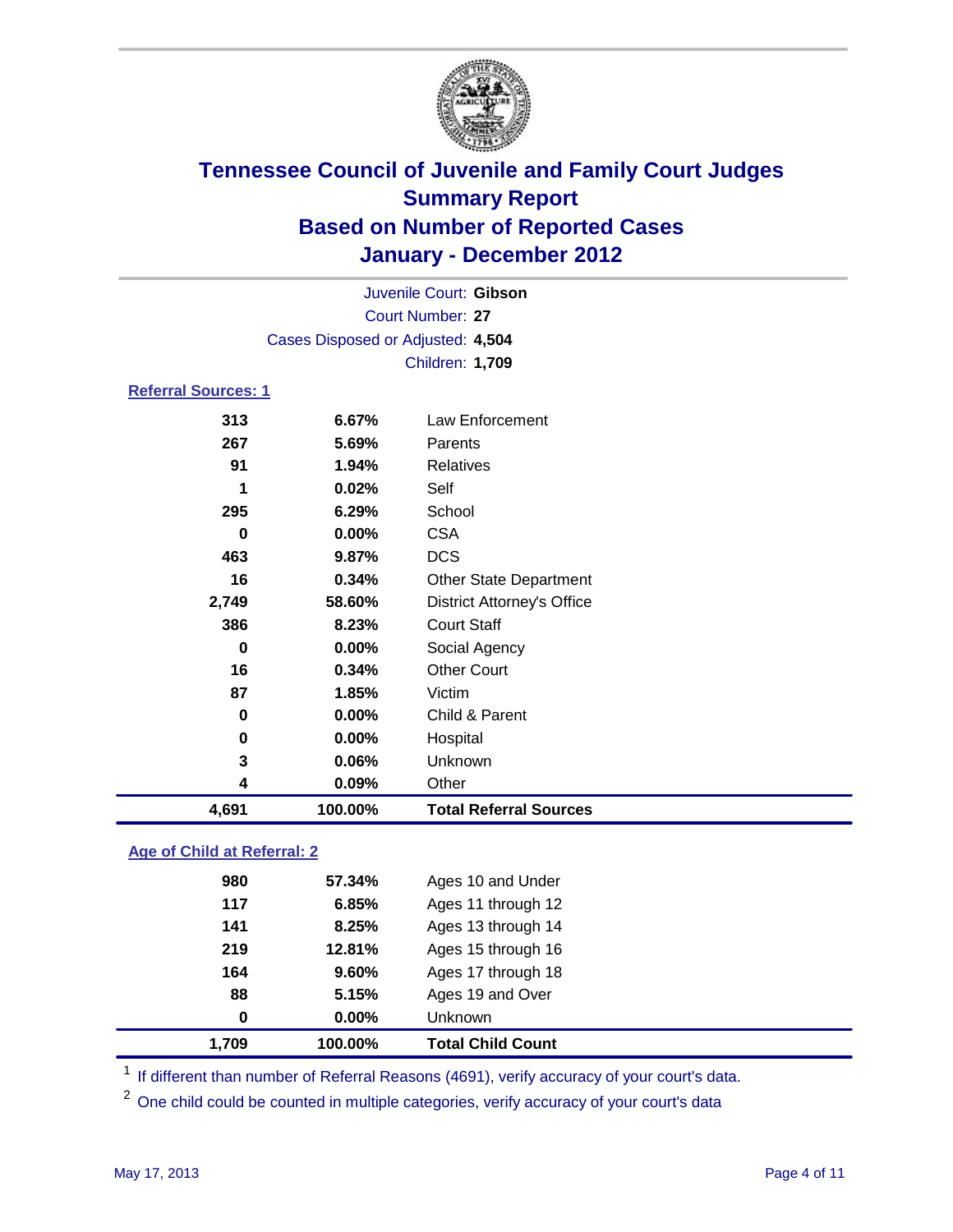

| Juvenile Court: Gibson                  |                                   |                          |  |  |
|-----------------------------------------|-----------------------------------|--------------------------|--|--|
|                                         | Court Number: 27                  |                          |  |  |
|                                         | Cases Disposed or Adjusted: 4,504 |                          |  |  |
|                                         |                                   | Children: 1,709          |  |  |
| Sex of Child: 1                         |                                   |                          |  |  |
| 933                                     | 54.59%                            | Male                     |  |  |
| 776                                     | 45.41%                            | Female                   |  |  |
| $\bf{0}$                                | 0.00%                             | Unknown                  |  |  |
| 1,709                                   | 100.00%                           | <b>Total Child Count</b> |  |  |
| Race of Child: 1                        |                                   |                          |  |  |
| 705                                     | 41.25%                            | White                    |  |  |
| 857                                     | 50.15%                            | African American         |  |  |
| $\mathbf 0$                             | 0.00%                             | Native American          |  |  |
| 1                                       | 0.06%                             | Asian                    |  |  |
| 144                                     | 8.43%                             | Mixed                    |  |  |
| $\mathbf{2}$                            | 0.12%                             | Unknown                  |  |  |
| 1,709                                   | 100.00%                           | <b>Total Child Count</b> |  |  |
| <b>Hispanic Origin: 1</b>               |                                   |                          |  |  |
| 42                                      | 2.46%                             | Yes                      |  |  |
| 1,665                                   | 97.43%                            | <b>No</b>                |  |  |
| $\overline{\mathbf{2}}$                 | 0.12%                             | Unknown                  |  |  |
| 1,709                                   | 100.00%                           | <b>Total Child Count</b> |  |  |
| <b>School Enrollment of Children: 1</b> |                                   |                          |  |  |
| 1,038                                   | 60.74%                            | Yes                      |  |  |
| 671                                     | 39.26%                            | <b>No</b>                |  |  |
| $\mathbf 0$                             | 0.00%                             | Unknown                  |  |  |
| 1,709                                   | 100.00%                           | <b>Total Child Count</b> |  |  |

<sup>1</sup> One child could be counted in multiple categories, verify accuracy of your court's data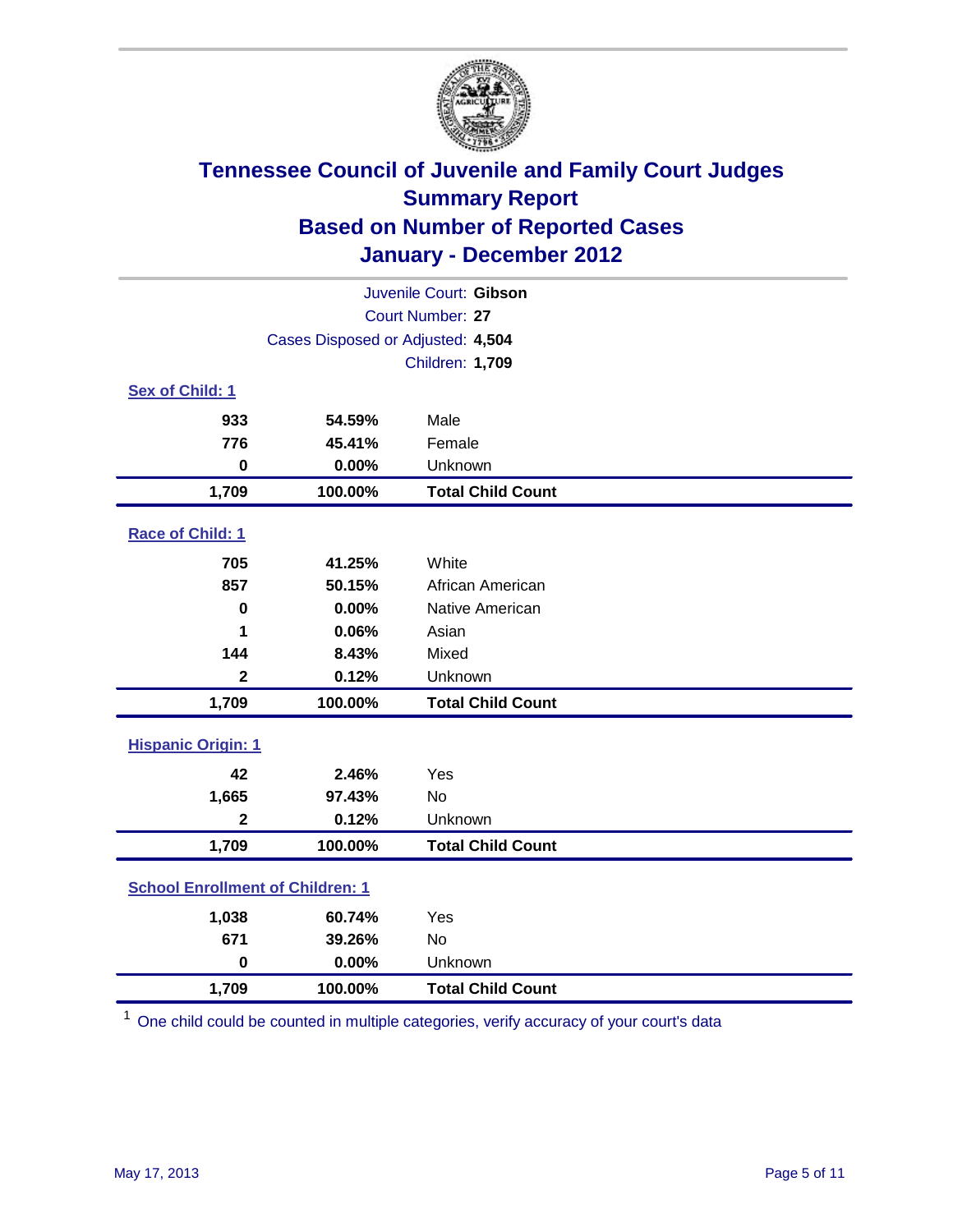

Court Number: **27** Juvenile Court: **Gibson** Cases Disposed or Adjusted: **4,504** Children: **1,709**

#### **Living Arrangement of Child at Time of Referral: 1**

| 1,709 | 100.00%  | <b>Total Child Count</b>     |
|-------|----------|------------------------------|
| 2     | 0.12%    | Other                        |
| 0     | 0.00%    | Unknown                      |
| 83    | 4.86%    | Independent                  |
| 3     | 0.18%    | In an Institution            |
| 15    | 0.88%    | In a Residential Center      |
| 7     | 0.41%    | In a Group Home              |
| 54    | 3.16%    | With Foster Family           |
| 0     | $0.00\%$ | With Adoptive Parents        |
| 190   | 11.12%   | <b>With Relatives</b>        |
| 101   | 5.91%    | With Father                  |
| 1,117 | 65.36%   | With Mother                  |
| 18    | 1.05%    | With Mother and Stepfather   |
| 18    | 1.05%    | With Father and Stepmother   |
| 101   | 5.91%    | With Both Biological Parents |
|       |          |                              |

### **Type of Detention: 2**

| 4,504 | 100.00%  | <b>Total Detention Count</b> |  |
|-------|----------|------------------------------|--|
| 0     | $0.00\%$ | Other                        |  |
| 3,889 | 86.35%   | Does Not Apply               |  |
| 0     | $0.00\%$ | Unknown                      |  |
| 0     | $0.00\%$ | <b>Psychiatric Hospital</b>  |  |
| 0     | 0.00%    | Jail - No Separation         |  |
| 0     | $0.00\%$ | Jail - Partial Separation    |  |
| 0     | 0.00%    | Jail - Complete Separation   |  |
| 15    | 0.33%    | Juvenile Detention Facility  |  |
| 600   | 13.32%   | Non-Secure Placement         |  |
|       |          |                              |  |

<sup>1</sup> One child could be counted in multiple categories, verify accuracy of your court's data

<sup>2</sup> If different than number of Cases (4504) verify accuracy of your court's data.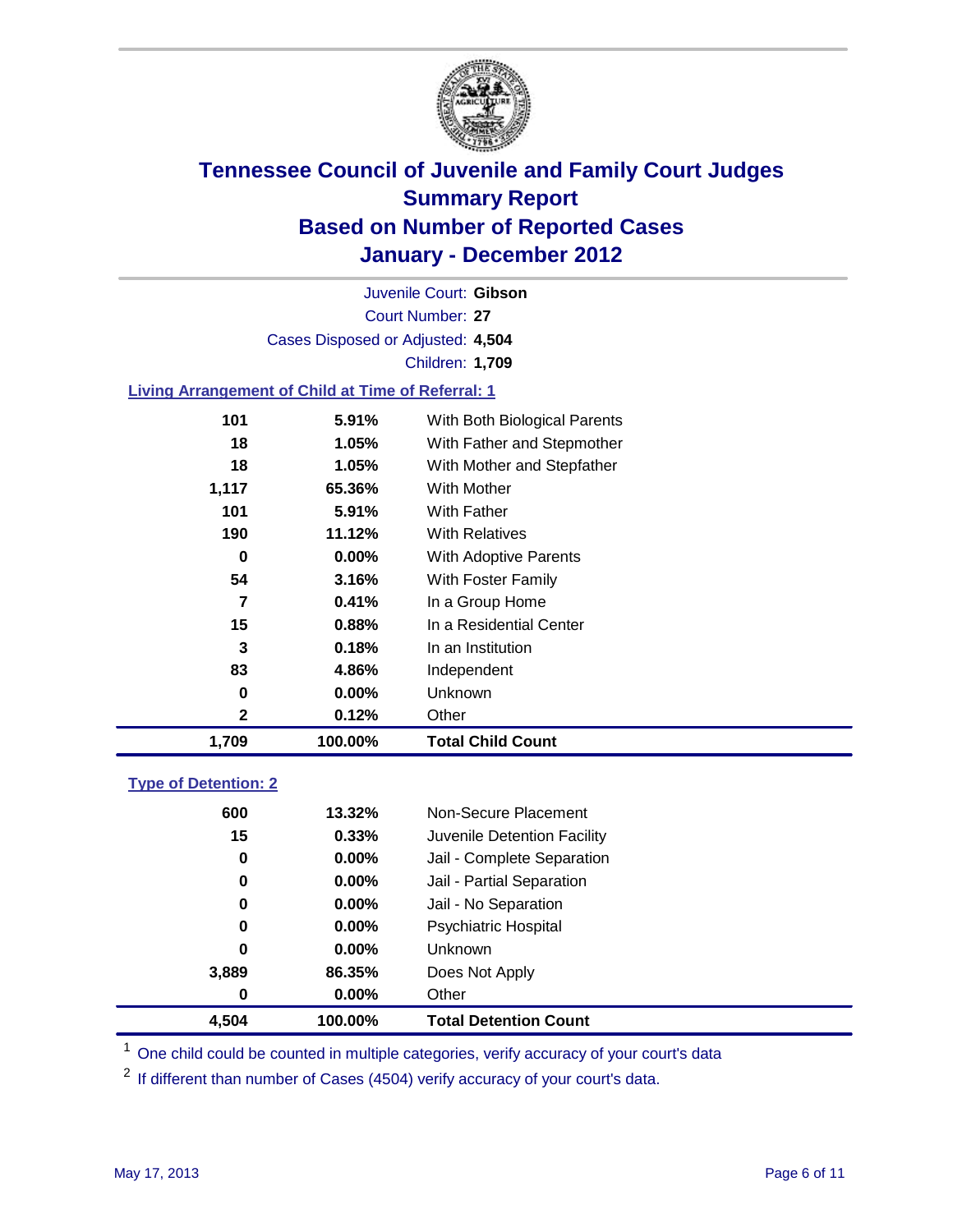

|                                                    | Juvenile Court: Gibson            |                                      |  |  |  |
|----------------------------------------------------|-----------------------------------|--------------------------------------|--|--|--|
|                                                    | <b>Court Number: 27</b>           |                                      |  |  |  |
|                                                    | Cases Disposed or Adjusted: 4,504 |                                      |  |  |  |
|                                                    |                                   | <b>Children: 1,709</b>               |  |  |  |
| <b>Placement After Secure Detention Hearing: 1</b> |                                   |                                      |  |  |  |
| 611                                                | 13.57%                            | Returned to Prior Living Arrangement |  |  |  |
| $\boldsymbol{9}$                                   | 0.20%                             | Juvenile Detention Facility          |  |  |  |
| $\bf{0}$                                           | 0.00%                             | Jail                                 |  |  |  |
| 4                                                  | 0.09%                             | Shelter / Group Home                 |  |  |  |
| $\mathbf{2}$                                       | 0.04%                             | Foster Family Home                   |  |  |  |
| $\bf{0}$                                           | 0.00%                             | Psychiatric Hospital                 |  |  |  |
| 0                                                  | 0.00%                             | Unknown                              |  |  |  |
| 3,878                                              | 86.10%                            | Does Not Apply                       |  |  |  |
| $\mathbf 0$                                        | 0.00%                             | Other                                |  |  |  |
| 4,504                                              | 100.00%                           | <b>Total Placement Count</b>         |  |  |  |
| <b>Intake Actions: 2</b>                           |                                   |                                      |  |  |  |
| 3,736                                              | 79.64%                            | <b>Petition Filed</b>                |  |  |  |
| 270                                                | 5.76%                             | <b>Motion Filed</b>                  |  |  |  |
| 123                                                | 2.62%                             | <b>Citation Processed</b>            |  |  |  |
| $\mathbf{2}$                                       | 0.04%                             | Notification of Paternity Processed  |  |  |  |
| 509                                                | 10.85%                            | Scheduling of Judicial Review        |  |  |  |
| 19                                                 | 0.41%                             | Scheduling of Administrative Review  |  |  |  |
| 32                                                 | 0.68%                             | Scheduling of Foster Care Review     |  |  |  |
| $\bf{0}$                                           | 0.00%                             | <b>Unknown</b>                       |  |  |  |
| $\bf{0}$                                           | 0.00%                             | Does Not Apply                       |  |  |  |
| 0                                                  | 0.00%                             | Other                                |  |  |  |
| 4,691                                              | 100.00%                           | <b>Total Intake Count</b>            |  |  |  |

<sup>1</sup> If different than number of Cases (4504) verify accuracy of your court's data.

<sup>2</sup> If different than number of Referral Reasons (4691), verify accuracy of your court's data.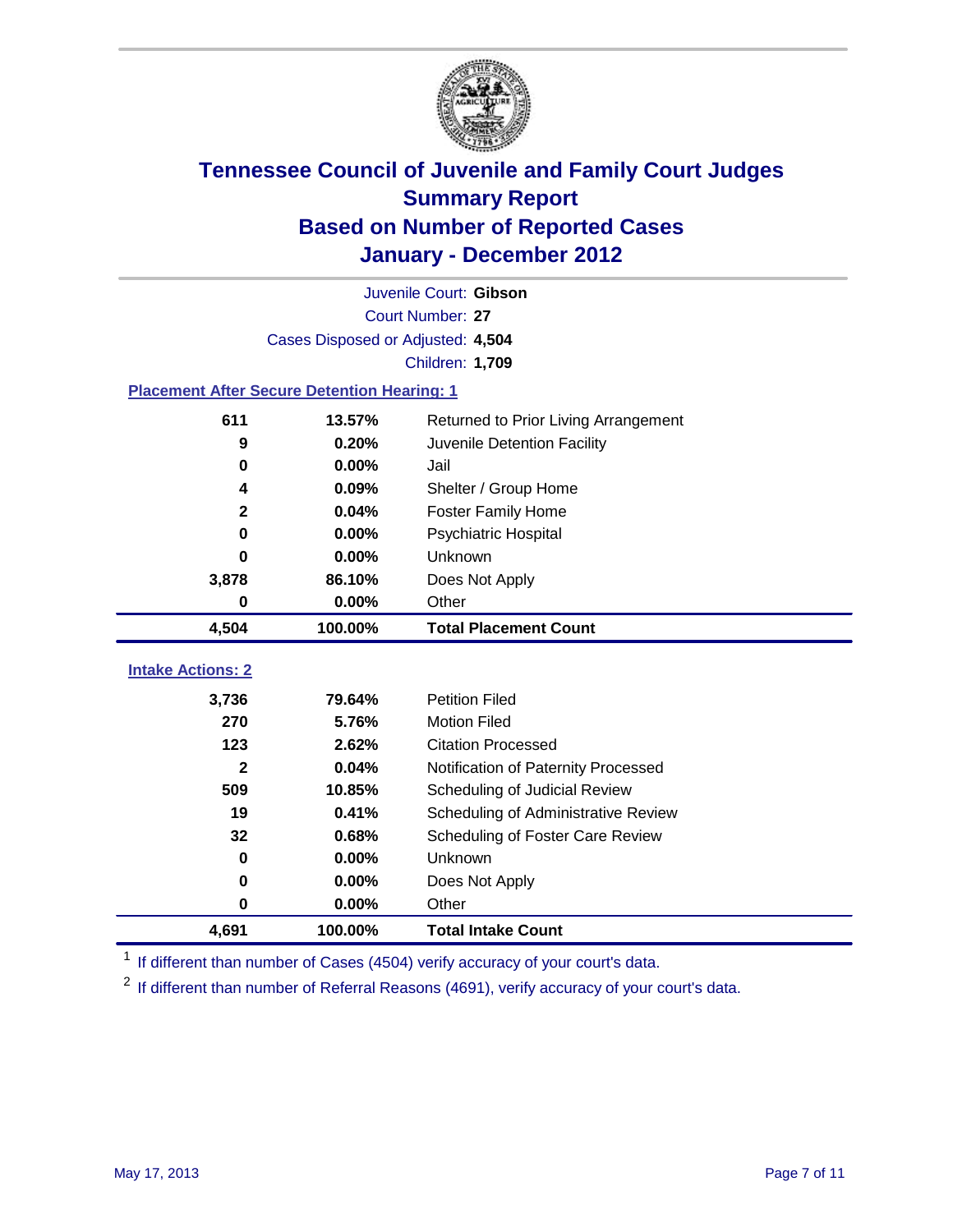

Court Number: **27** Juvenile Court: **Gibson** Cases Disposed or Adjusted: **4,504** Children: **1,709**

#### **Last Grade Completed by Child: 1**

| 558                                     | 32.65%  | Too Young for School         |  |
|-----------------------------------------|---------|------------------------------|--|
| 46                                      | 2.69%   | Preschool                    |  |
| 81                                      | 4.74%   | Kindergarten                 |  |
| 82                                      | 4.80%   | 1st Grade                    |  |
| 55                                      | 3.22%   | 2nd Grade                    |  |
| 86                                      | 5.03%   | 3rd Grade                    |  |
| 60                                      | 3.51%   | 4th Grade                    |  |
| 61                                      | 3.57%   | 5th Grade                    |  |
| 68                                      | 3.98%   | 6th Grade                    |  |
| 83                                      | 4.86%   | 7th Grade                    |  |
| 92                                      | 5.38%   | 8th Grade                    |  |
| 113                                     | 6.61%   | 9th Grade                    |  |
| 122                                     | 7.14%   | 10th Grade                   |  |
| 69                                      | 4.04%   | 11th Grade                   |  |
| 8                                       | 0.47%   | 12th Grade                   |  |
| 0                                       | 0.00%   | Non-Graded Special Ed        |  |
| 3                                       | 0.18%   | <b>GED</b>                   |  |
| 100                                     | 5.85%   | Graduated                    |  |
| 21                                      | 1.23%   | <b>Never Attended School</b> |  |
| 1                                       | 0.06%   | Unknown                      |  |
| $\bf{0}$                                | 0.00%   | Other                        |  |
| 1,709                                   | 100.00% | <b>Total Child Count</b>     |  |
| <b>Enrolled in Special Education: 1</b> |         |                              |  |

| 1,709                                                                                                             | 100.00%  | <b>Total Child Count</b> |  |  |
|-------------------------------------------------------------------------------------------------------------------|----------|--------------------------|--|--|
| 0                                                                                                                 | $0.00\%$ | Unknown                  |  |  |
| 1,615                                                                                                             | 94.50%   | No                       |  |  |
| 94                                                                                                                | 5.50%    | Yes                      |  |  |
| $\mathbf{r}$ $\mathbf{v}$ $\mathbf{v}$ , $\mathbf{v}$ , $\mathbf{v}$ , $\mathbf{v}$ , $\mathbf{v}$ , $\mathbf{v}$ |          |                          |  |  |

One child could be counted in multiple categories, verify accuracy of your court's data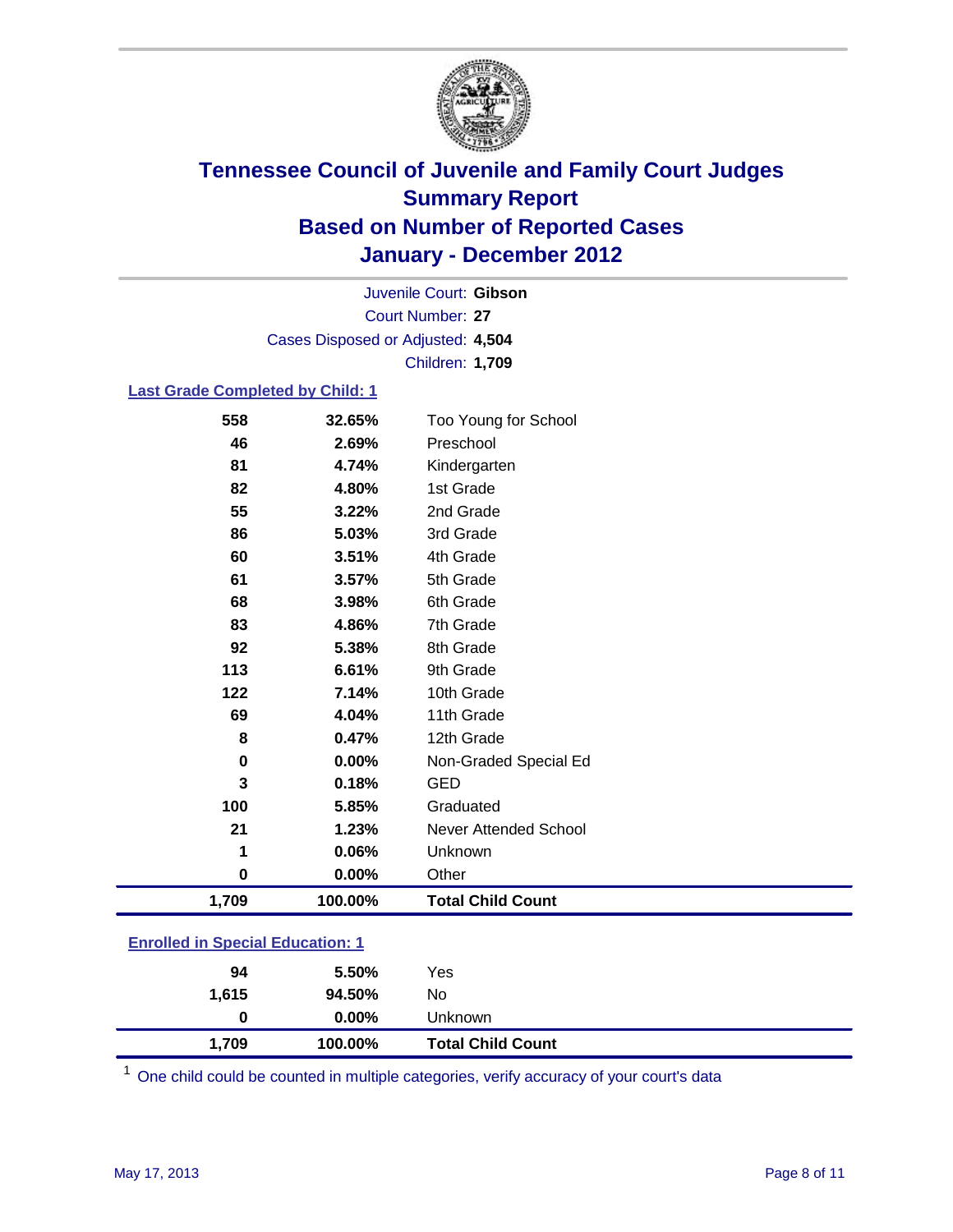

|                              | Juvenile Court: Gibson            |                           |  |  |  |
|------------------------------|-----------------------------------|---------------------------|--|--|--|
|                              | Court Number: 27                  |                           |  |  |  |
|                              | Cases Disposed or Adjusted: 4,504 |                           |  |  |  |
|                              | Children: 1,709                   |                           |  |  |  |
| <b>Action Executed By: 1</b> |                                   |                           |  |  |  |
| 4,564                        | 97.29%                            | Judge                     |  |  |  |
| 1                            | 0.02%                             | Magistrate                |  |  |  |
| 126                          | 2.69%                             | <b>YSO</b>                |  |  |  |
| 0                            | 0.00%                             | Other                     |  |  |  |
| 0                            | 0.00%                             | Unknown                   |  |  |  |
| 4,691                        | 100.00%                           | <b>Total Action Count</b> |  |  |  |

### **Formal / Informal Actions: 1**

| 743     | 15.84%   | Dismissed                                        |
|---------|----------|--------------------------------------------------|
| 236     | 5.03%    | Retired / Nolle Prosequi                         |
| 186     | 3.97%    | <b>Complaint Substantiated Delinquent</b>        |
| 31      | 0.66%    | <b>Complaint Substantiated Status Offender</b>   |
| 89      | 1.90%    | <b>Complaint Substantiated Dependent/Neglect</b> |
| 0       | $0.00\%$ | <b>Complaint Substantiated Abused</b>            |
| 0       | $0.00\%$ | <b>Complaint Substantiated Mentally III</b>      |
| 95      | 2.03%    | Informal Adjustment                              |
| 0       | $0.00\%$ | <b>Pretrial Diversion</b>                        |
| $12 \,$ | 0.26%    | <b>Transfer to Adult Court Hearing</b>           |
| 0       | $0.00\%$ | Charges Cleared by Transfer to Adult Court       |
| 568     | 12.11%   | <b>Special Proceeding</b>                        |
| 308     | 6.57%    | <b>Review Concluded</b>                          |
| 2,423   | 51.65%   | Case Held Open                                   |
| 0       | $0.00\%$ | Other                                            |
| 0       | $0.00\%$ | <b>Unknown</b>                                   |
| 4,691   | 100.00%  | <b>Total Action Count</b>                        |

<sup>1</sup> If different than number of Referral Reasons (4691), verify accuracy of your court's data.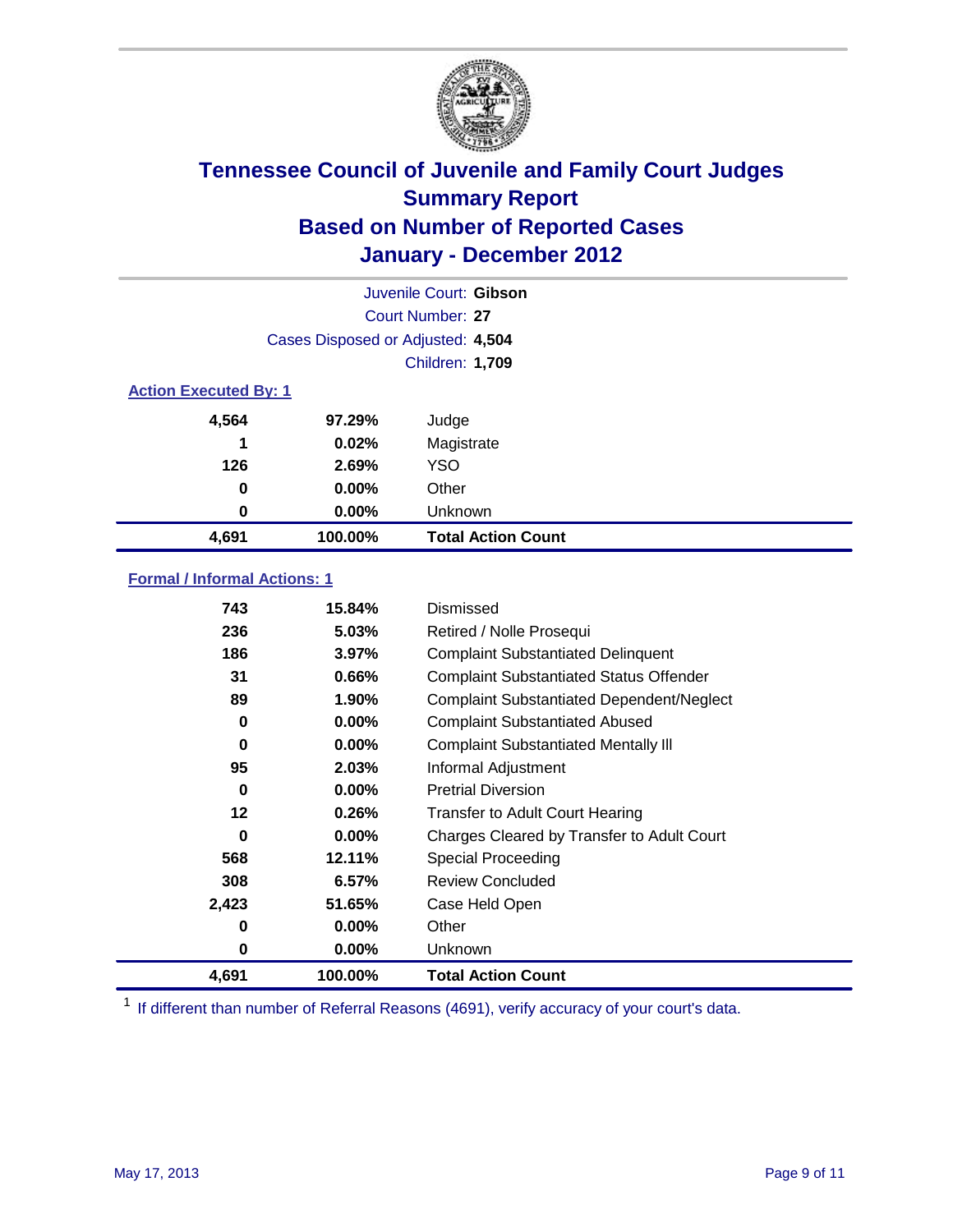

|                       |                                   | Juvenile Court: Gibson                                |
|-----------------------|-----------------------------------|-------------------------------------------------------|
|                       |                                   | Court Number: 27                                      |
|                       | Cases Disposed or Adjusted: 4,504 |                                                       |
|                       |                                   | Children: 1,709                                       |
| <b>Case Outcomes:</b> |                                   | There can be multiple outcomes for one child or case. |
| 728                   | 11.19%                            | <b>Case Dismissed</b>                                 |
| 236                   | 3.63%                             | Case Retired or Nolle Prosequi                        |
| 12                    | 0.18%                             | Warned / Counseled                                    |
| 2,391                 | 36.74%                            | Held Open For Review                                  |
| 70                    | 1.08%                             | Supervision / Probation to Juvenile Court             |
| 0                     | 0.00%                             | <b>Probation to Parents</b>                           |
| 50                    | 0.77%                             | Referral to Another Entity for Supervision / Service  |
| 21                    | 0.32%                             | Referred for Mental Health Counseling                 |
| 42                    | 0.65%                             | Referred for Alcohol and Drug Counseling              |
| 0                     | 0.00%                             | <b>Referred to Alternative School</b>                 |
| 0                     | 0.00%                             | Referred to Private Child Agency                      |
| 1                     | 0.02%                             | Referred to Defensive Driving School                  |
| 0                     | 0.00%                             | Referred to Alcohol Safety School                     |
| 2                     | 0.03%                             | Referred to Juvenile Court Education-Based Program    |
| 1                     | 0.02%                             | Driver's License Held Informally                      |
| 0                     | 0.00%                             | <b>Voluntary Placement with DMHMR</b>                 |
| 0                     | 0.00%                             | <b>Private Mental Health Placement</b>                |
| 0                     | 0.00%                             | <b>Private MR Placement</b>                           |
| 0                     | 0.00%                             | Placement with City/County Agency/Facility            |
| 13                    | 0.20%                             | Placement with Relative / Other Individual            |
| 54                    | 0.83%                             | Fine                                                  |
| 0                     | 0.00%                             | <b>Public Service</b>                                 |
| 33                    | 0.51%                             | Restitution                                           |
| 0                     | 0.00%                             | <b>Runaway Returned</b>                               |
| 34                    | 0.52%                             | No Contact Order                                      |
| 19                    | 0.29%                             | Injunction Other than No Contact Order                |
| 34                    | 0.52%                             | <b>House Arrest</b>                                   |
| 0                     | 0.00%                             | <b>Court Defined Curfew</b>                           |
| 0                     | 0.00%                             | Dismissed from Informal Adjustment                    |
| 0                     | 0.00%                             | <b>Dismissed from Pretrial Diversion</b>              |
| 1                     | 0.02%                             | Released from Probation                               |
| 3                     | 0.05%                             | <b>Transferred to Adult Court</b>                     |
| 0                     | $0.00\%$                          | <b>DMHMR Involuntary Commitment</b>                   |